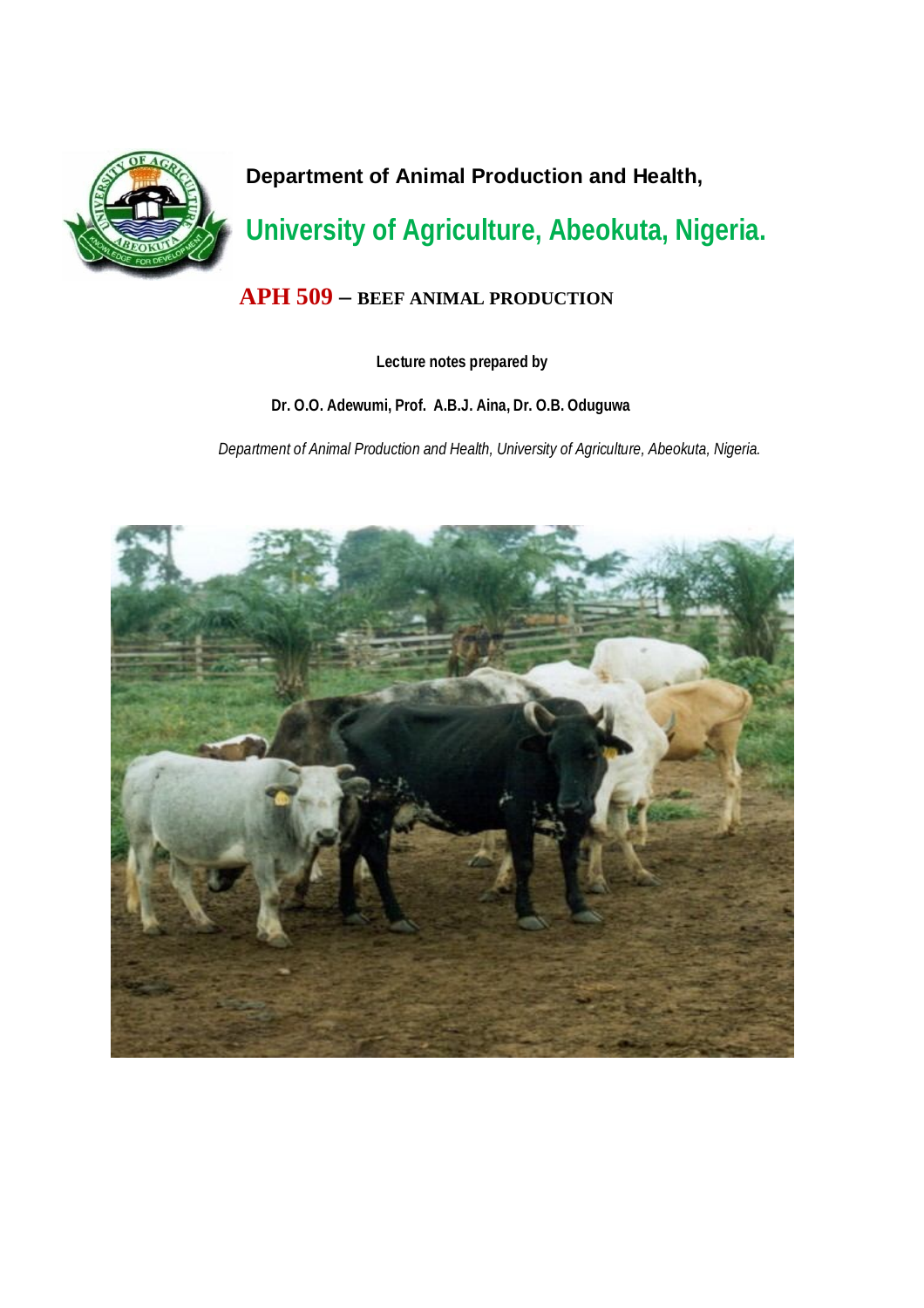## **MATING IN BEEF HERD**

Mating: It is the physical meeting of the male and female animal for the purpose of parturition or giving birth. Before mating can occur, the female animal must be on heat

Types of mating

1. Natural

2. Artificial

Natural mating

This is the process of allowing male to mount on female animal on heat without assistance e.g. hand and pasture mating

Artificial mating

This does not require the physical meeting of the male and female animal e.g artificial insemination. It is the method of introducing sperm into the vagina of the female

METHOD OF MATING

Three methods of mating

1. Hand mating

-allowing female animal to be served at owners discretion

-a cow on heat is brought to the bull for service

-practiced by pure bred breeders who wants to be sure of calf parentage

-ensures heifers are not mated prematurely

Advantage

-using a bull on more female

-help in keeping accurate record

Disadvantage

-it is labour intensive and expensive

2. Pasture mating

-traditional method that is common throughout the world

-bulls are allowed to run with female to be mated

-the number of cows a bull can service depend greatly on the types of pasture

-bull can serve 10-25 cows under range condition

-a bull can serve 40 cows on improved pasture

-under extremely sparse forage, a bull can serve 15 cows

- bull must be above 3 years

Advantage

-reduction In required labour

-cost of keeping a male is low

Disadvantage

-It leads to transfer of infectious disease

-heifer may be mated prematurely

-a female may be mated by more than one male, hence paternity becomes difficult to determine

3. Artificial insemination

-method of introducing sperms into the vagina of the female by artificial means

-female has no contact with the male

- rather less efficient with heifers than with cows because heifers rarely show estrous so clearly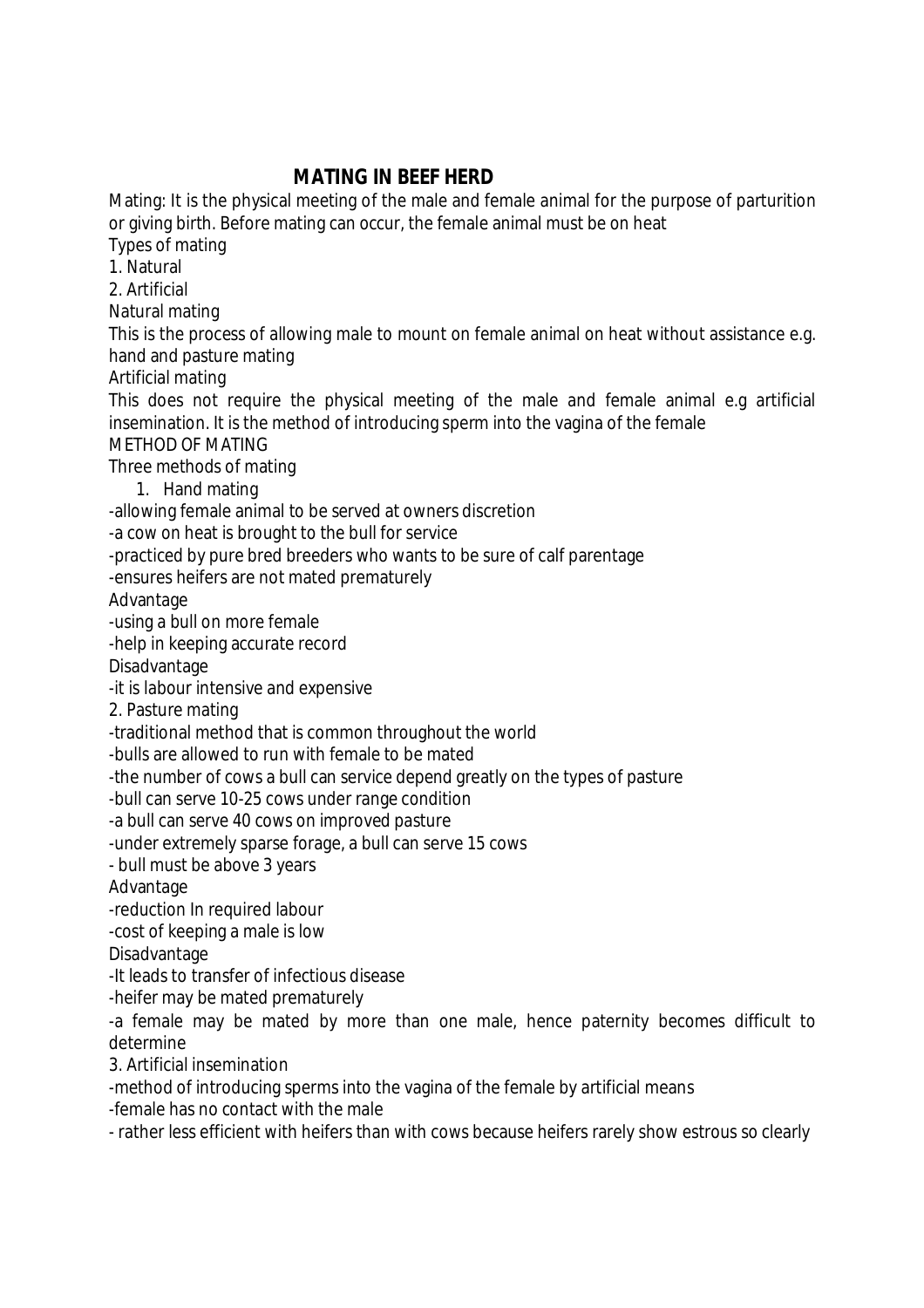Advantage

-It gives operator or the breeder access to bulls of genetic worth that he could never afford to purchase

-It facilitates crossbreeding program

-it eliminates disease spread by veneral contact

-Many offspring can be produced by a particular male in a given period

Disadvantage

-It requires more labour and experienced personnel

## **CATTLE NUTRITION**

Cattle are natural grazers. They possess remarkable ability to digest plant cabohydrates that are generaly indigestible to most other mammals. It is natural then to assume that grazing is the best way to supply a nutrient-dense diet to growing cattle. Cattle would consume crop residues and forages and contribute manure to the soil. The widespread use of synthetic, soluble fertilizers and other agro-chemicals emerged in the  $20<sup>th</sup>$  century. These materials, coupled with plant breeding technology and larger machinery for more efficient tillage and harvesting, led to high corn yields and cheap corn prices. Crop residues became part of main feedstuffs for grazing animals

## PASTURE-APPROPRIATE ANIMALS FOR SUSTAINED CATTLE

Matching the right animal or plant with the appropriate environment is a wise management decisions that leads to healthy animals and a productive and a successful farming system, maternal traits, milking ability with early maturity and tenderness are important three traits because a cow must calve on pasture and raise a thrifty cow that lays down fat quickly Qualities to be selected for in animals including herd bulls:

- 1. Dual purpose breed types (for beef)
- 2. medium frame
- 3. End weight 408-499kg
- 4. Age at slaughter 16 to 24 months (for beef)
- 5. Early maturing
- 6. Low maintenance requirements
- 7. High milk protein and butterfat (for dairy)

Cattle require consistent source of protein, energy, minerals, vitamins and water to maintain productivity and health

Producer can determine an overall picture of the nutritional status of the herd by:

- Using body condition scores
- Assessing pasture condition
- Soil and plant tissue testing to determine mineral and nutrient content (with subsequent appropriate supplementation)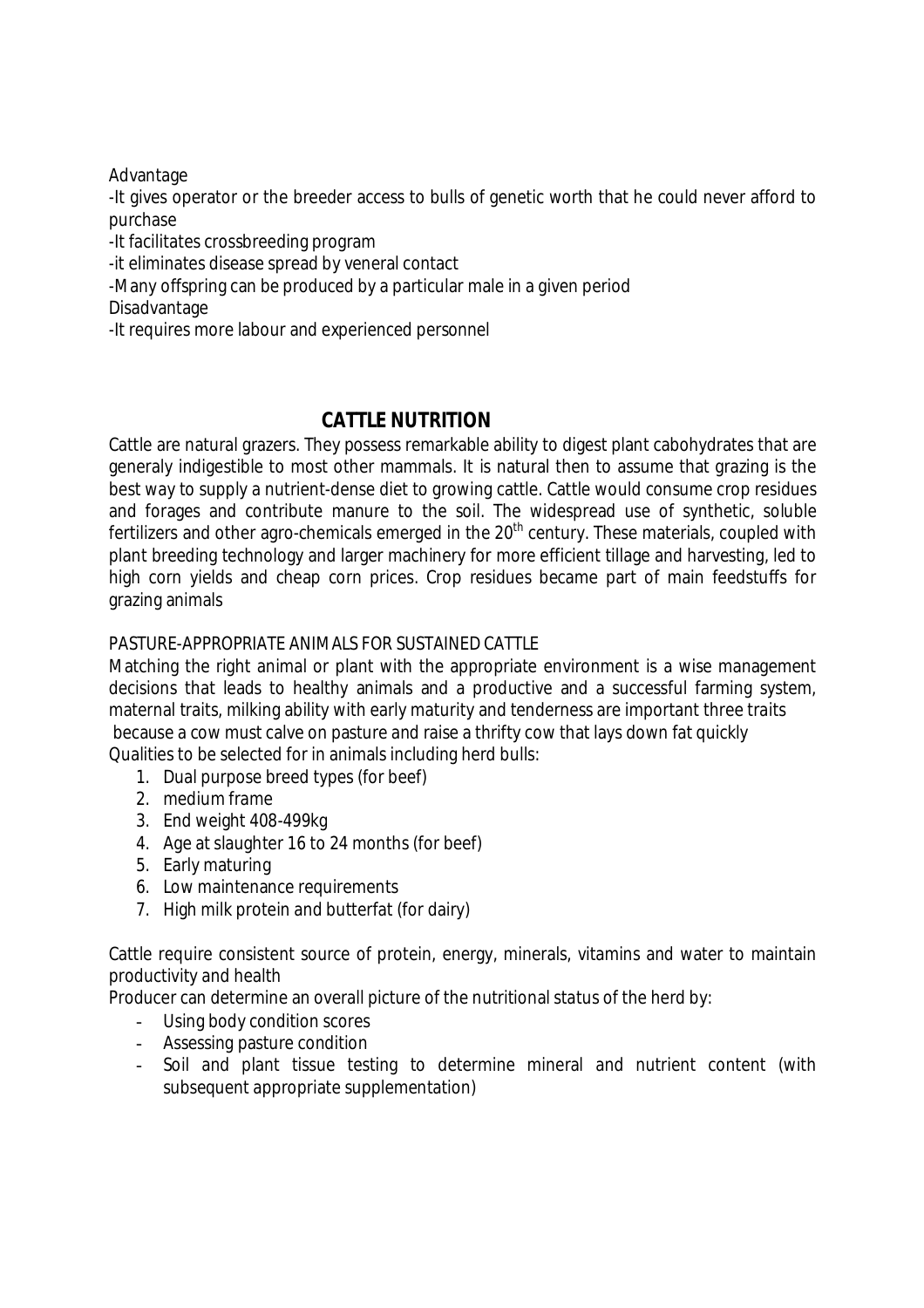## CATTLE NUTRIENT IMPORTANT IN CATTLE PRODUCTION

## ENERGY

Feed intake is regulated by an animals energy needs. Therefore, energy should be considered first when attempting to balance animal diets. Adequate energy concentration in the diet allows cattle to utilize other nutrients such as protein, vitamins and minerals Major determinants of animal's energy requirements

- 1. Weight
- 2. Body condition score
- 3. Milk production
- 4. Rate of growth
- 5. Level of activity

## 6. Impacts of climate (heat, cold, humidity etc)

Fresh grass, with high quality grass-legume can meet energy requirement of growing or lactating cattle in the wet season. Energy supplementation on pasture helps in maintaining high grains and milk production. Dry cows can subsist on lower quality feed stuffs and maintain an acceptable body condition score in order to be successfully bred and deliver a healthy calf. Energy supplement such as grain can result in better protein digestion and therefore higher milk production and greater weight gains.

Forages have the ability to supply all the energy needed to maintain highly-productive cattle throughout the growing season, but only managed intensively. Legume-grass pasture will easily have a protein content greater than 18% during the vegetative stage. As plants mature, the nutrient values lowers. Consider getting your forage analyzed to determine nutrient content and concentration.

## **PROTEIN**

Cows generally require crude protein in the range of 7-14% of daily dry matter intake. Requirement is less for dry cows, pregnant and lactating cows especially dairy cattle require more. Growing cattle e.g. replacement heifers and steers require from 10.5-14% of their dry matter intake to be protein

## MINERALS AND VITAMINS

Principal mineral requirements are calcium and magnesium. Others are to consider are salt, phosphorus, potassium and sulfur. They are needed for cellular respiration, nervous system development, protein synthesis and metabolism, reproduction. Vitamins are important for formation of catalysts and enzymes that support growth and body maintenance in animals. Vitamin A supplementation should be included in the mineral mix at about 1,200 to 1,700 IU's (International units) per pound of dry matter of feed intake per day. Green forage, high quality hay and cereal grains are typically high in Vitamin E.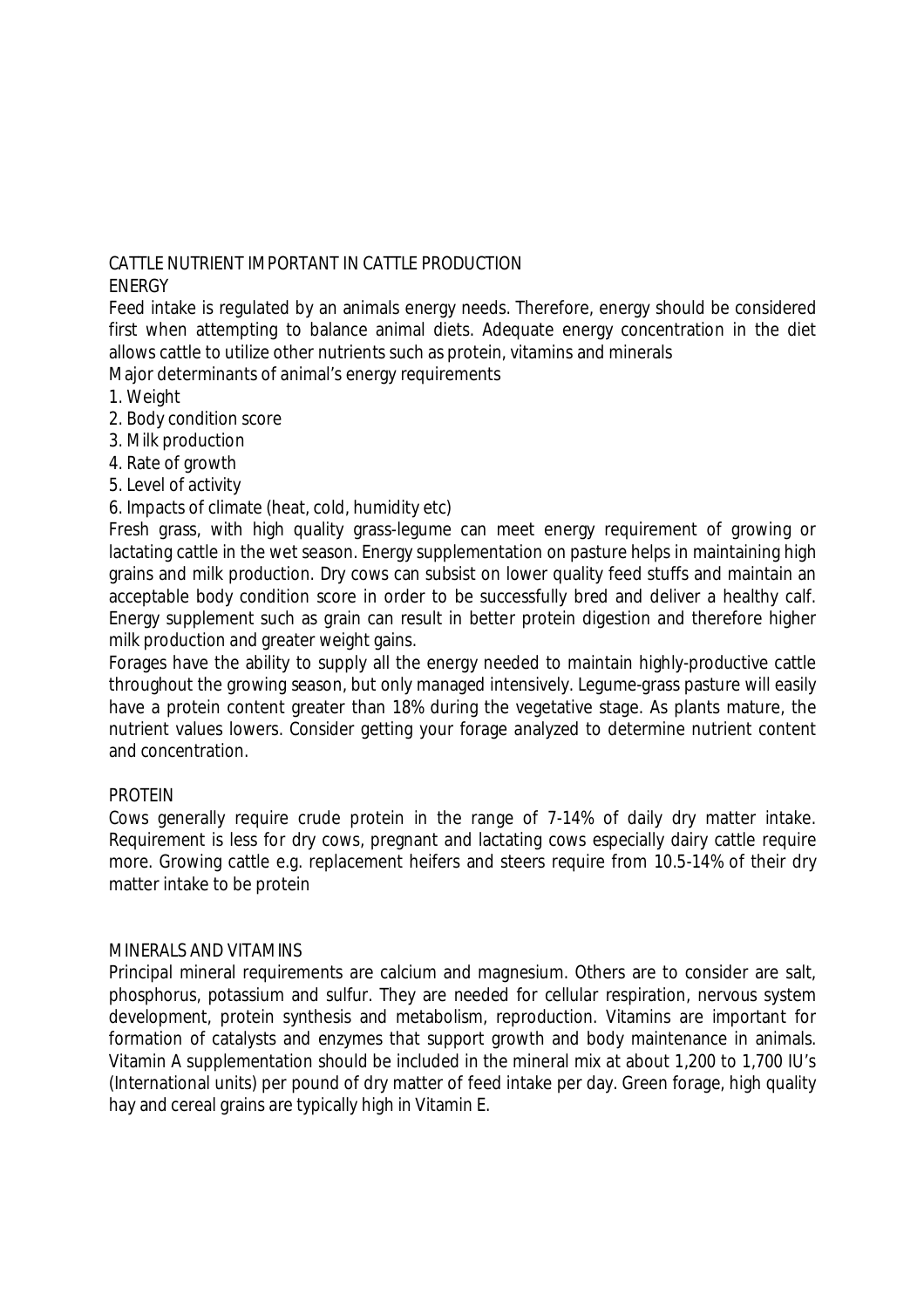### WATER

Cattle require 3-30 gallons of water per day. One gallon of water per 45kg during wet season. Two gallons of water is needed during hot weather. Double estimates for lactating cattle. Water should be clean and fresh. Dirty water decreases water intake. Decreased water decrease nutrient metabolism. Factors that affect water intake include, age, physiological status, temperature, body size

Sources of feeds

- A. roughages
- B. concentrates
- C. Succulents

## **ROUGHAGES**

Possess great bulk, low nutrients and high fibre, digestibility is low, provide tactile stimulation, satisfy appetite and prevent digestive disturbances. Needs to be supplemented with other feeds high in nutrient concentration. Quality of roughage depends on the stage of maturity when cut, pliability of the stem, proportion of leaves, roughage include various classes of straw, low grade dried grass and hay

## CONCENTRATE

Feeds with low fibre and high nutrient concentration. Energy and digestibility values are high. Large variation in protein content such that concentrates are classified on this basis into low, medium and high quality. Cereal grains constitute the low quality protein group. Cereal grains are combined with feeds that are high in protein to make up for the deficit. Peas, beans and their residues are in the medium quality group (12-25% digestible protein). Meat, blood, liver meals, fish meals and dried separated milk (i.e dried skim milk where butter content has been removed). Their use is limited in beef production partly for economic reasons. Also, ruminants are capable of utilizing a low quality protein concentrate efficiently. Have great use in the production of monogastric animals.

## **SUCCULENTS**

Include green feeds such as young cereals but mainly root crops like yam, cassava, sweet potato, banana. Characterised by high moisture and fairly low dry matter contents. Roots have high % of easily digestible and metabolisable sugar. Protein content is very low and fibre is negligible. Fed with fibrous feed for normal functioning of the digestive system. Green feeds are suitable only when young as fibre contents increase with advancing age with a corresponding decrease in digestible protein

#### FEED ADDITIVES

## FATS

Accumulated fat in processed carcass are suitable for livestock feed. But must be stabilised with suitable anti-oxidants, otherwise, they will become rancid and unpalatable. Example of antioxidants is Butylated Hydroxyly Anisol (BHA). Serves as sources of energy and reduce dustiness in ground dry ration. High levels of fat depress digestibility of other nutrients

#### NON-PROTEIN NITROGEN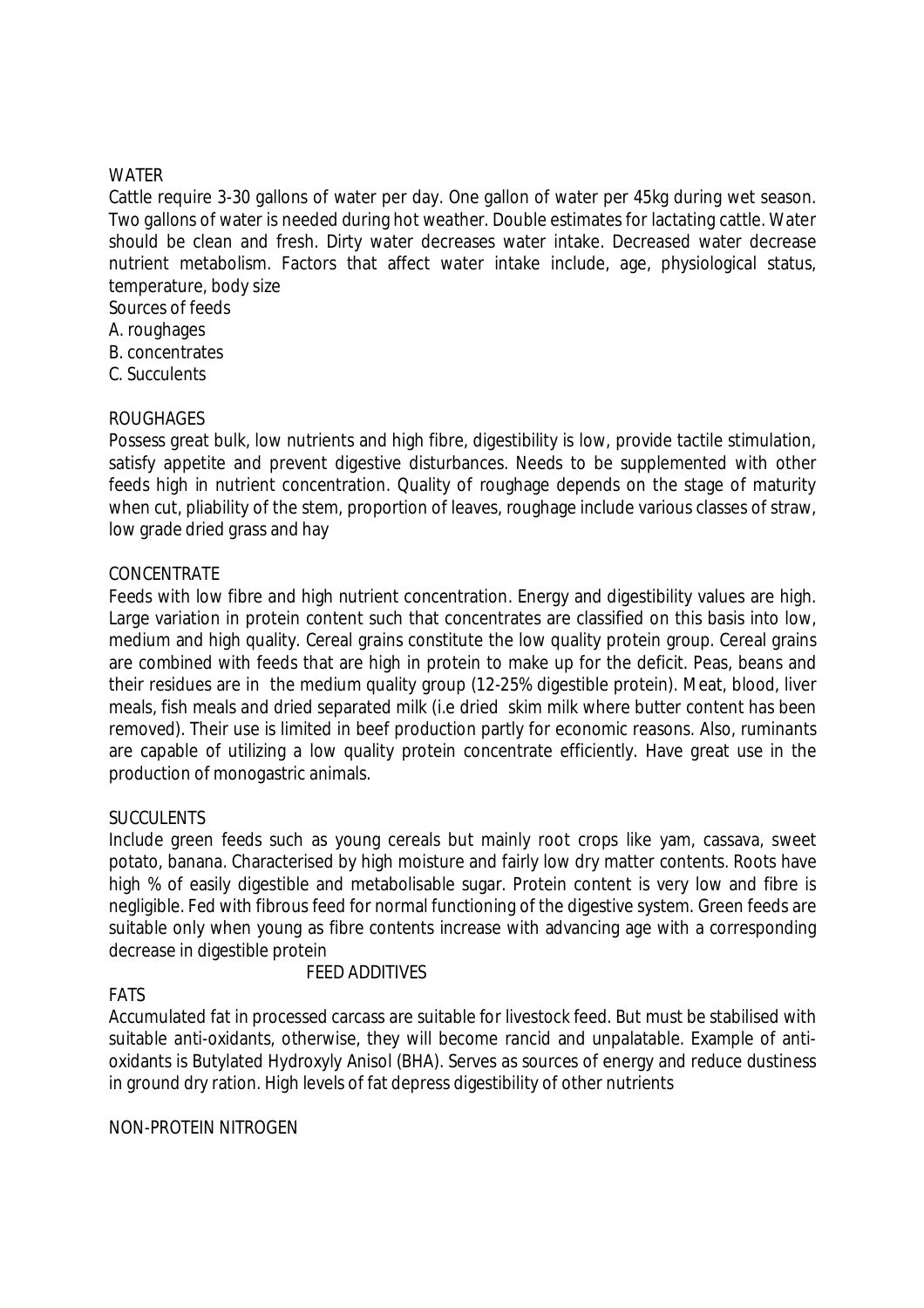Examples include urea, biuret, creatinine, ammonium salts. These are synthetic compounds with high protein quivalence. Urea contains 46.7% nitrogen (27.3% crude protein). However, urea is not protein. In rumen, protein is synthesized by bacterial degradation of urea to  $NH<sub>3</sub>$ .  $NH<sub>3</sub>$  combine with carbohydrate fragments to form protein in bacterial cells. When urea is used, carbohydrate should be present to promote rapid growth in the rumen bacteria. Synthetic NPN could be toxic in concentrate form and thus be used with care. If used, a period of adjustment (2-6 weeks) has to be given so that the rumen microfloral can effectively degrade them for subsequent protein synthesis. Microbial protein becomes available when the bacterial cells are digested

## MOLASSES

Low quality roughages, farm by-products, urea are unpalatable. Molasses addition

- 1. increases the palatability of the ration
- 2. supply part of the energy needed for rapid growth of the rumen micro-organisms

3. enhances effective mirobial breakdown of the lign-cellulose fractions of the roughage portion of the diet

4. when dried ground feeds are used molasses reduces dustiness

## **ANTIBIOTICS**

These are medicine, drug or health insurance agents. The effect is to control the growth of harmful organisms. It makes the animal grow faster and convert feed into meat more efficiently. Examples Aureomycin, penicillin and terramycin. An ideal antibiotics for use as a feed additive must be

- 1. active against a wide range of detrimental organisms
- 2. Save at high dosage levels
- 3. palatable at necessary concentration
- 4. readily absorbed and distributed throughout the animals system
- 5. retained in the tissues long enough to be effective i.e. not easily excreted
- 6. stable both in feed and tissue i.e. not easily decomposed
- 7. it should not cause the microorganisms to become resistant
- 8. should be cheap enough to guarantee economic returns
- 9. must be easy and practical to feed

High levels of inclusion however, cause a depression in appetite, apparently due to partial destruction of beneficial micr-organisms in the rumen. Before including antibiotics in ration, the beef producer should study the costs, type of ration, health of the animal. Expert advice is usually necessary.

## **HORMONES**

Several synthetic estrogen substances are now used in beef cattle industry. They include diethyl stibetrol, hexestrol and dienestrol, diethylstibestrol generally referred to as the most extensively investigated of these estrogenic substances. The physiological properties of the female sex hormone and its action in animal body is similar to that of the natural sex hormone In both male and female. Several synthetic estrogn substances are now used in beef cattle industry. They include diethyl stibetrol, hexestrol and dienestrol, diethylstibestrol generally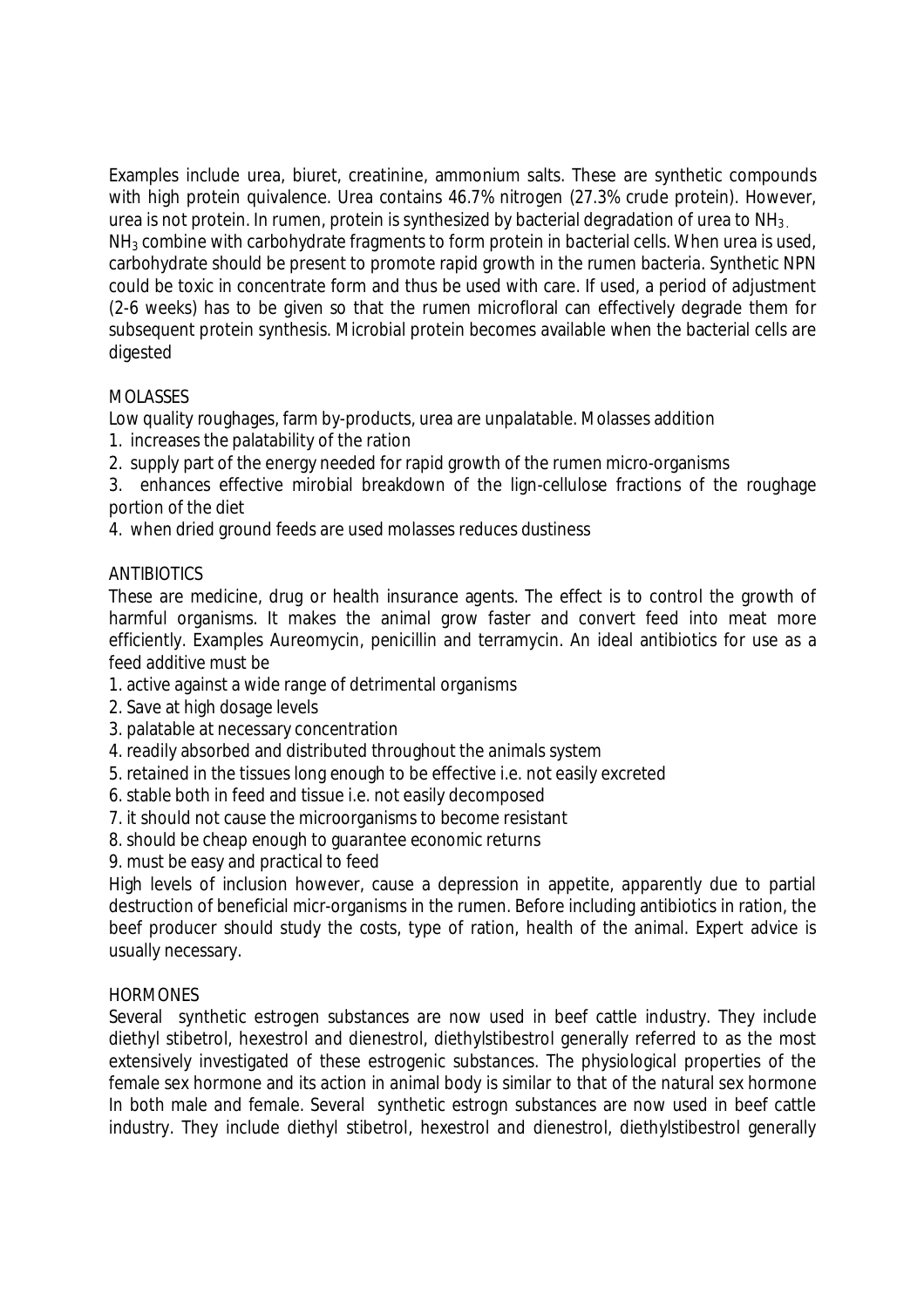referred to as the most extensively investigated of these estrogenic substances. The physiological properties of the female sex hormone and its action in animal body is similar to that of the natural sex hormone In both male and female. Summarized results of various tests indicate an average increase of 16% in weight gains and reduction in feed requirement of 12%

## CONSERVATION OF GRASS FODDER

The need to maintain the nutritional status of animals at a satisfactory level throughout the year necessitates the provision of adequate feed during the unfavourable period e.g dry season Seasonality of forage production necessitates conservation of grass during the rainy season for dry season feeding. The most common methods of grass conservation are silage and hay making.

### SILAGE

Silage making is the process of controlled fermentation of succulent crops such that the growth of lactic acid producing organisms is favoured and that of other bacteria is suppressed. The quality of resulting silage depends on the period of fermentation. Ensilage is done by chopping the crop during harvesting by rapid filing of the silo by adequate consolidation and sealing. Grasses, legumes, whole cereals and fruit residues are used. Grass for silage making must have the following properties

a. must neither be high in moisture content nor too dry. Moisture content of up to 70% is still considered suitable

b. Sufficiently mature to contain above 28-30% dry matter, dry matter increased with maturity

c. Grass must be rich in soluble carbohydrate e.g sugar to provide energy for the anaerobic bacteria fermentation which results in the production of lactic and acetic acid.

In practical feedings, silage replaces the roughage fraction of the ration and lessens grain consumption because

- 1. Well preserved silage is more palatable than most dry roughage
	- 2. the concentrate present in the silage naturally tends to replace part of that in the grain ration

#### HAY MAKING

This is the cutting and drying of forages with a view to reducing the moisture content to levels conducive to storage. Drying should be accomplished rapidly to reduce dry matter loses through plant respiration. Handling should be carefully done so that the leaves which constitute the most nutritious part of the plant do not fall off. It can be done by field drying or barn drying. Barn drying is easier to handle but much more expensive. Hay cut when plants are high in protein and low in fiber is much better from nutritional stand point than mature hay. Method and length of drying and storage affect quality

#### PELLETED FEEDS

The pelleting of feeds is becoming popular as a means of ensuring uniform intake. This could take the form of all-pelleted ration or pelleted forages. The forage must be coarse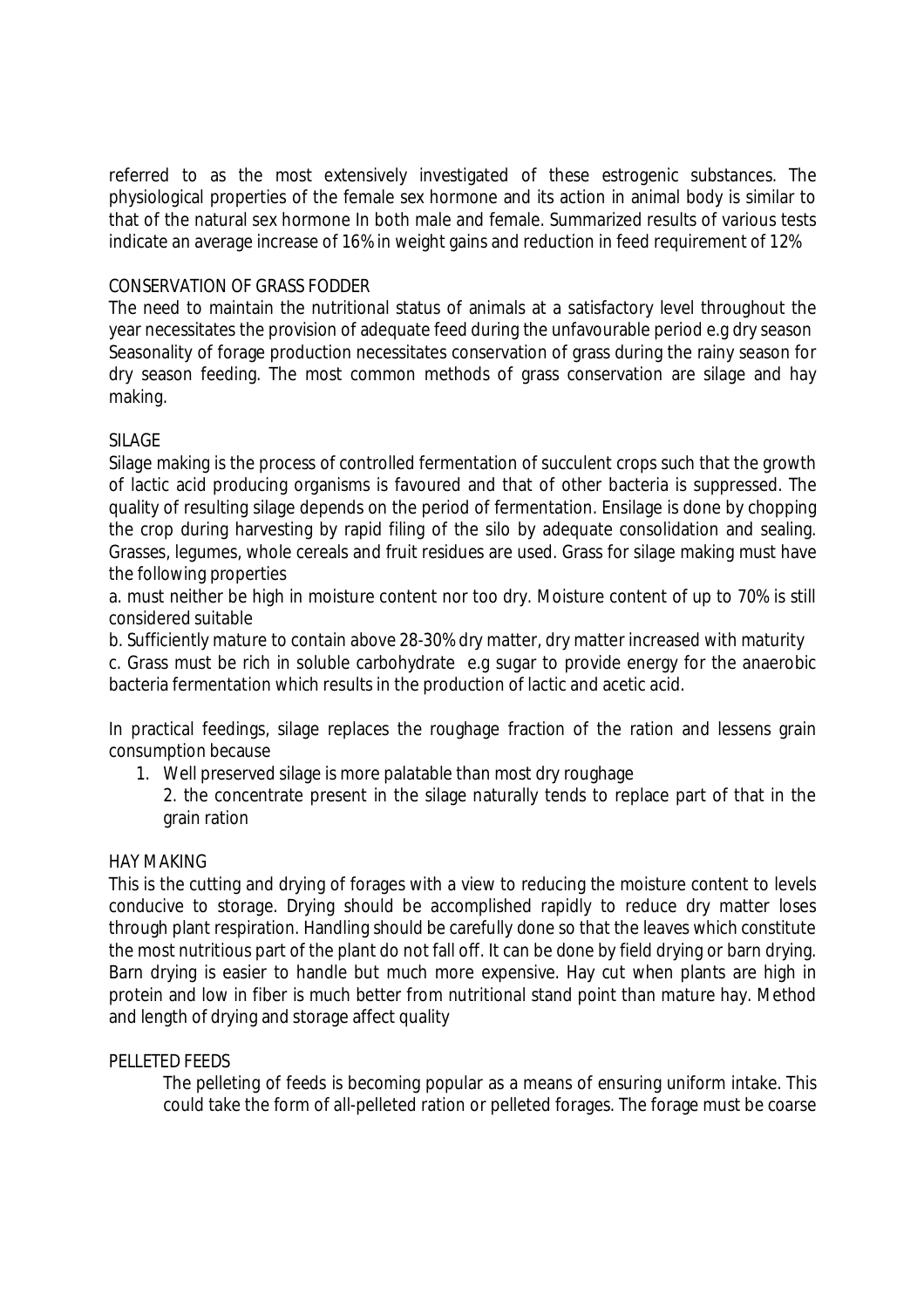enough to allow for optimum cellulose digestion in the rumen, and prevent the incidence of digestive disturbances. Qualities of all pelleted rations are

- 1. Prevents selective eating
- 2. It reduces weight of feed
- 3. Reduces dustiness
- 4. Reduces labour and equipment
- 5. Lessens storage space
- Advantages of pelleted forage
	- 1. Reduction in transportation cost
	- 2. Reduces dustiness
	- 3. Reduces labour
	- 4. Reduces nutrient losses
	- 5. Makes automatic feeding feasible
	- 6. Effective utilisation of low quality forage is ensured since preparation ensures complete consumption of the roughage

## PELLETED FEEDS

Grasses *Panicum maximum Pennisetum pueperum Andropogon gayanus Cynodon dactylon*  Tree Legumes

- 1. Leucaena spp
- 2. Acacia spp
- 3. Sesbania spp
- 4. Ficus spp
- 5. Gliricidia spp
- 6. Gmelina spp
- Forage Legumes
- 1. Centrosema pubescens
- 2. Stylosanthes
- 3. Desmodium
- 4. Lablab
- 5. Alfafa
- 6. Trifolium
- 7. Tephrosia
- **Concentrates**
- 1. Cottonseed cake
- 2. Wheat bran
- 3. Copra cake
- 4. Maize offal and bran
- 5. Groundnut cake
- 6. Rice bran
- 7. Soybean cake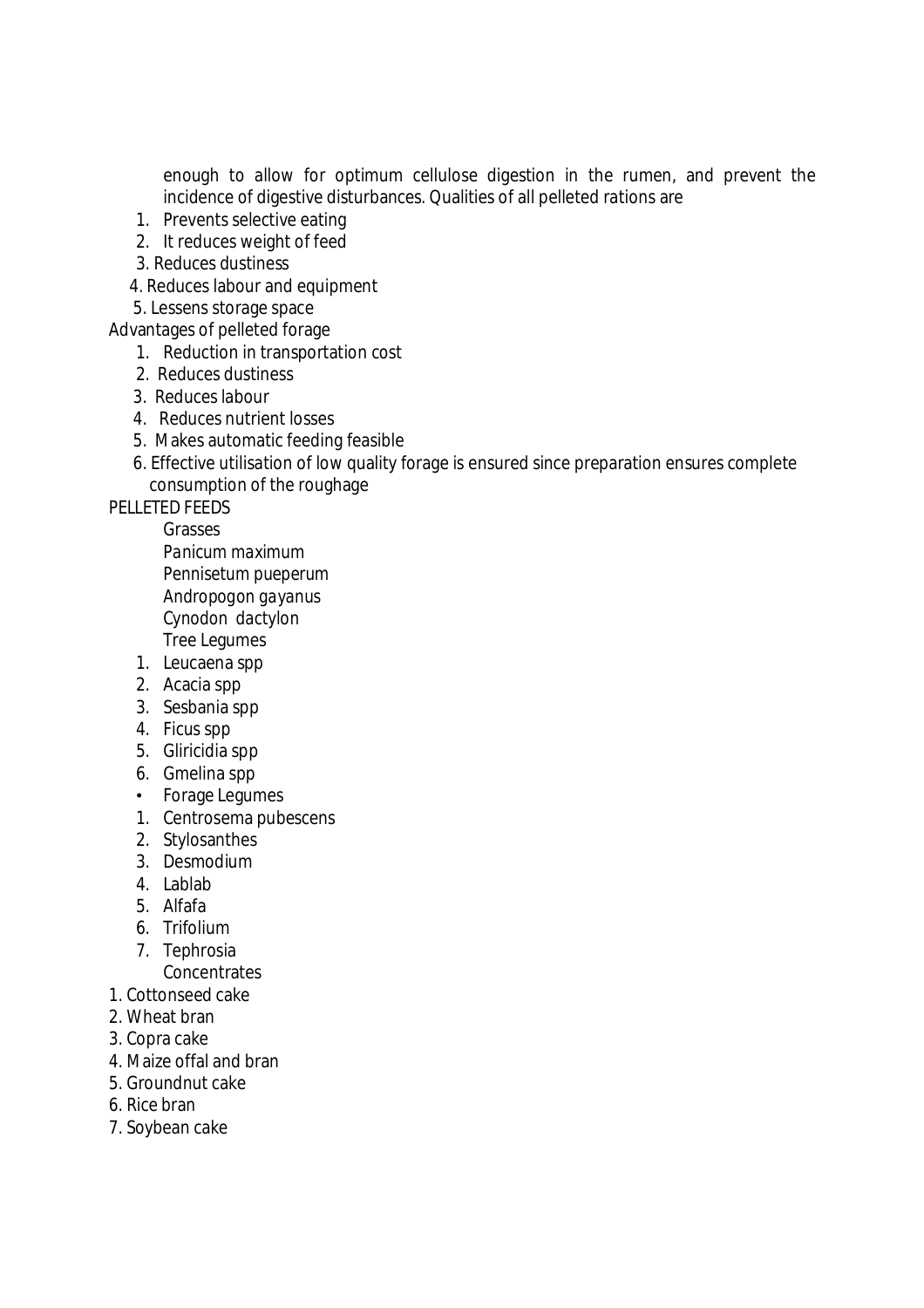8. Palm kernel cake Agro-industrial by-products Cassava peals Yam peels Cocoyam peels Cocoa pod husk Coffee pulp Brewers spent grain (Dry brewers grain) Pito mash

## **GRAZING METHODS, USES AND PROBLEMS**

1. Set stocking: This is the least complicated and least productive system of grazing control. The co`ws are given access to a given area of pasture at predetermined stocking rate. No part of the grazing area is reserved for conservation but the pasture may be topped (a device for stimulating regeneration) with a moving machine during the grazing season. Its greatest disadvantage is a tremendous waste of forage involved as a result of trampling and soiling. There is consequently no provision for dry season feeding

2. Strip grazing: This is a method involving a short term grazing of pasture followed by long period of rest of varying duration. A limited grazing area is allowed each day behind an electric fence. By this type of restriction of the grazing area, conservation of part of the pasture or hay or silage is possible. The stocking rate depends on the estimated daily dry matter requirement of the animals. This system ensures efficient pasture utilization with little selection and wastage.

3. Rotational grazing: The controls of worms and ticks are also greatly facilitated. In most cases, however, efficient operation of the system involves a carefully worked out plan of fertilization with nitrogen to ensure a quick recovery of the pasture after the cattle would have been removed. The choice between strip and rotational grazing is largely a matter of convenience. The greater flexibility of the former appeals to the man with grassland in a form of permanent pastures. What is vital is to appreciate that both systems require a high stocking rate to achieve increased milk output.

4. Rational grazing : This system is an elaboration of Rotational Grazing advocated by the French man Andre Voisin. The system attempts to vary the rest period between grazing according to the season of the year. During the season of maximum pasture growth a smaller number of total available paddocks are rotationally grazed at frequent intervals and the rest is used for hay and silage making. The number of paddocks available for grazing is increased as the pasture growth diminishes. For instance, using 40 cows on 40 acres, there may be eight 5-acre,paddocks only 4 of which will be grazed in rotation initially, then 6 and finally 8.The extra paddocks, having the mean time, been cut for silage and hay. Rotational Grazing is thus illustrated;

| Grazing                       |                        |  |  | A D D O C K     |  |  |  | S. |  |
|-------------------------------|------------------------|--|--|-----------------|--|--|--|----|--|
| Period                        |                        |  |  | 1 2 3 4 5 6 7 8 |  |  |  |    |  |
| $1st$ -20 <sup>th</sup> April | <grazed></grazed>      |  |  |                 |  |  |  |    |  |
| Rainy season starts about     | 5 days on each paddock |  |  |                 |  |  |  |    |  |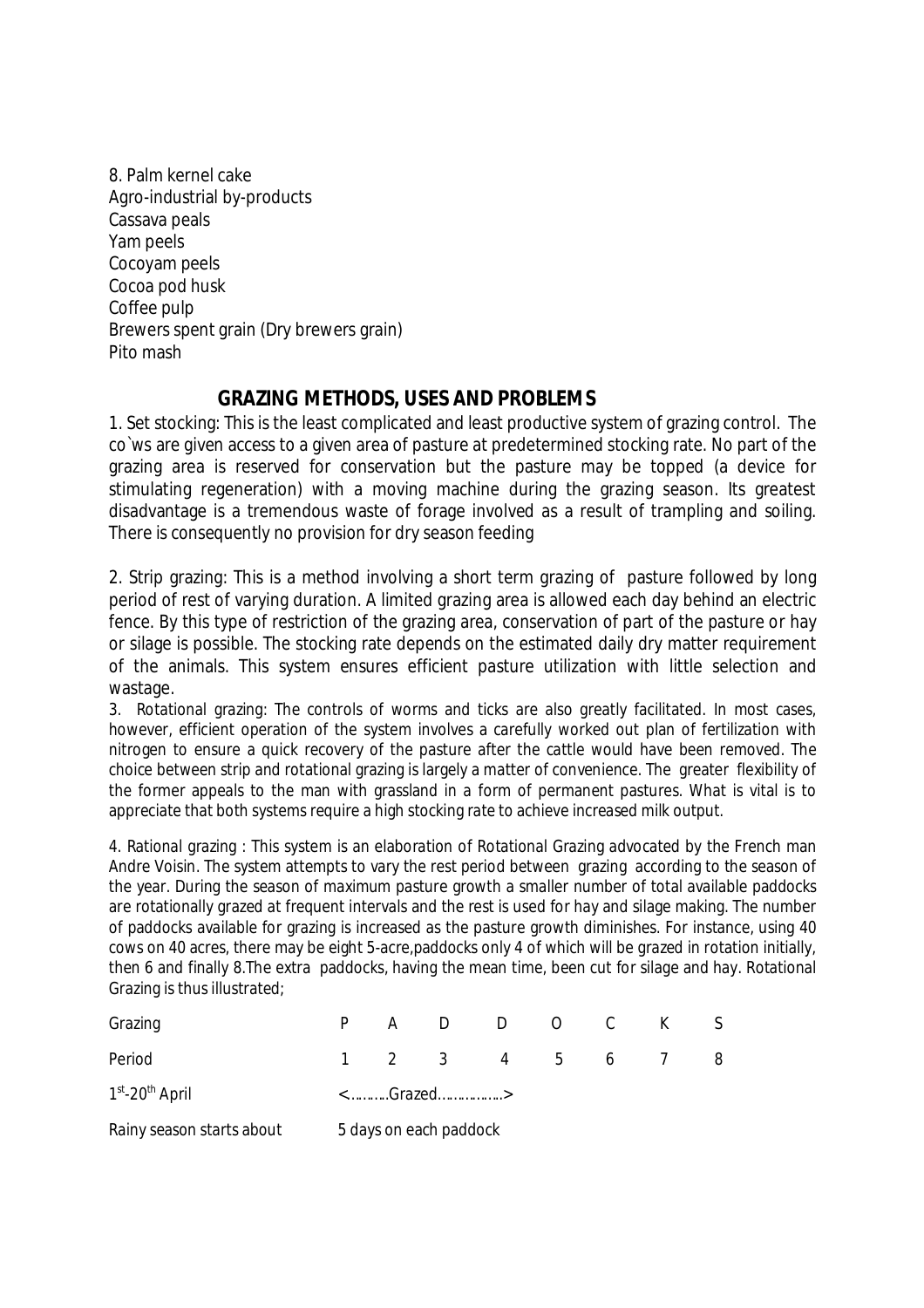**March** 

| 21 <sup>st</sup> April - 11 <sup>th</sup> May                                                              | <grazed><cut for="" silage=""></cut></grazed>           |                                                                                  |                 |              |            |  |  |  |
|------------------------------------------------------------------------------------------------------------|---------------------------------------------------------|----------------------------------------------------------------------------------|-----------------|--------------|------------|--|--|--|
|                                                                                                            | 5 days on each paddock                                  |                                                                                  |                 |              |            |  |  |  |
| $12^{th}$ May – $5^{th}$ June                                                                              |                                                         | <grazed 4="" days="" each="" on="" paddock=""><cut for="" hay=""></cut></grazed> |                 |              |            |  |  |  |
| $6^{\text{th}}$ June – 30 <sup>th</sup> June                                                               | $\langle$ <sub>11</sub>                                 | $\overline{u}$                                                                   | $\overline{11}$ | $\mathbf{H}$ | $\ldots$ > |  |  |  |
| $1st$ July – $1st$ August                                                                                  |                                                         | <grazed 4="" days="" each="" on="" paddock=""></grazed>                          |                 |              |            |  |  |  |
| By this time (August) the pasture growth is already decreasing                                             |                                                         |                                                                                  |                 |              |            |  |  |  |
| 2 <sup>nd</sup> August - 3 <sup>rd</sup> September <grazed 4="" days="" each="" on="" paddock=""></grazed> |                                                         |                                                                                  |                 |              |            |  |  |  |
| 4 <sup>th</sup> September 13 <sup>th</sup> October                                                         | <grazed 5="" days="" each="" on="" paddock=""></grazed> |                                                                                  |                 |              |            |  |  |  |

Such a system [Rotational Grazing] allows a "rest" period inversely proportional to the rate of grass recovery. Note: The above is for Tropical condition.

5. Split-herd and Creep Grazing: This is based on the concept that the physiological needs of different groups within a herd demand different grazing management to meet nutritional requirement since a hard usually consists of cows in early,-mid-,and late lactation,heifers being grazed with adult cows and so on.

[A] The method ensures that the high yielding cows are fed first by allowing rotational grazing at low intensity. They are known as "top grazers" and graze the better parts of the herbage. They are then followed by the low yielders or "bottom grazers" with less nutrient requirement. The sequence of the groups thus takes into consideration both the requirements of the animals and their account to which they turn the herbage i.e the purpose to which they utilize the herbage.

The sequence may be as follows:

- ( a) Dairy cows
- (b) Fattening cattle

(c)Young rearing stock(intermediate between calves and adult)

OR

- 1. High quality cows
- 2. Ordinary Dairy Cattle (1-2 years old heifer)

3. Dry cows and heifers more than 2 years old, horses, sheep etc

[B ]The system is also adopted in the creep grazing of calves and young lambs as a means of satisfying nutritional needs and to control worm infestation. The younger animals graze ahead of their dam at low intensity while the dams are following at higher intensity.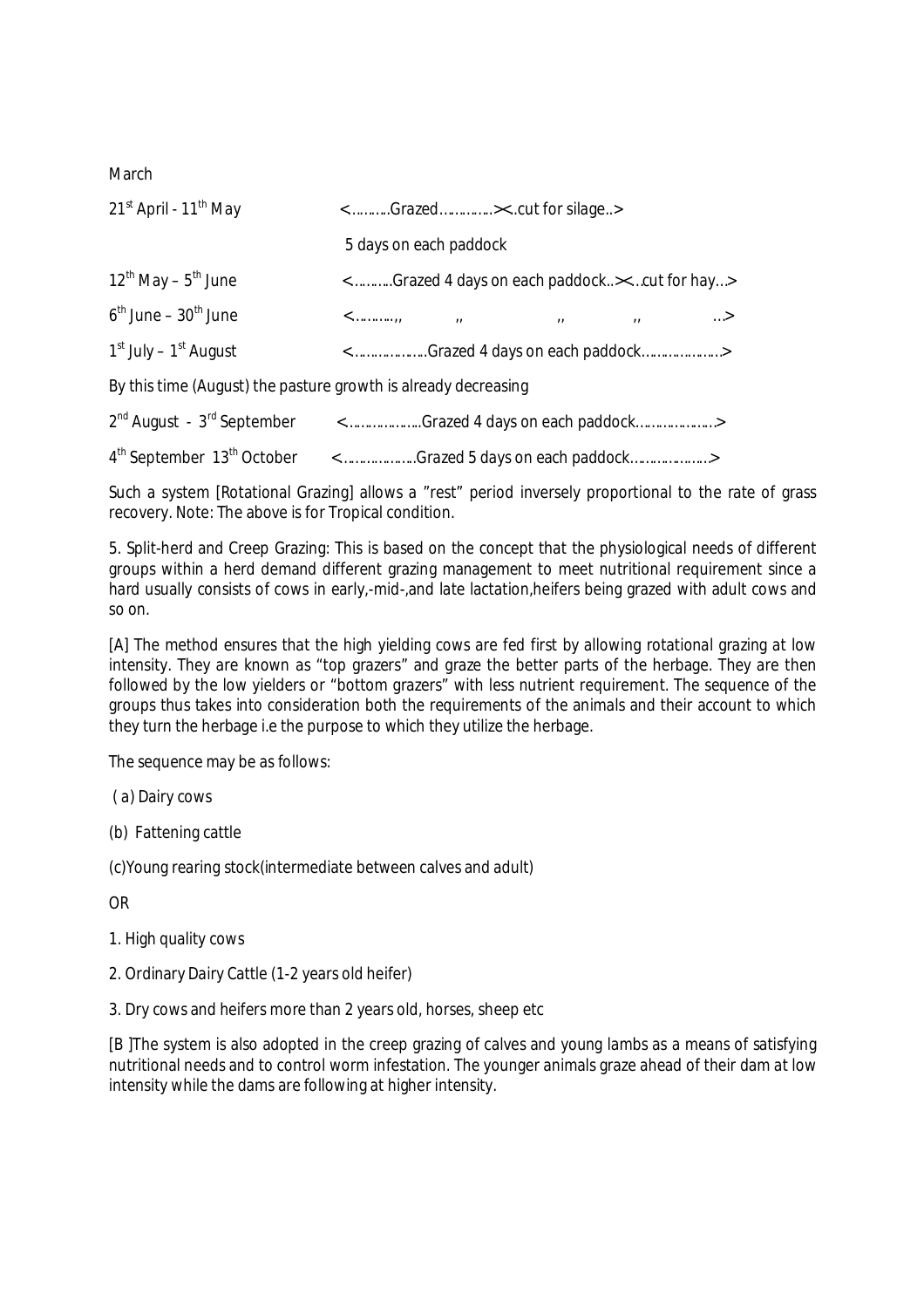C. The system is also used in the beef industry for fattening steers by allowing them to graze at intensity ahead of replacement heifers.

#### ZERO GRAZING(SOILAGE)

This is a long established system of grazing control. The practice is becoming increasingly popular as a result of intensification of grassland management and the improvement of machinery for harvesting fresh herbage.

The system is beiieved to achieve a reduction in herbage wastage caused by selective grazing and by trampling and fouling. The system involves yarding (confining) the herds all year round and cutting the grass during the growing season for direct feeding of the animals. It is expensive in equipment but saves fencing and laying on of water to fields while enabling fields too distant or inaccessible for grazing to be utilized.

Production per acre is claimed to be 7-10% higher by better utilization of the grass. It is however difficult to make conclusive statement about zero grazing since results of study vary from place to place.

Zero grazing does not always result in an increase in milk production and may in fact, result in slight reduction in yield.

Results indicate that the extent of reduction in herbage wastage and extent of such increase in production/acre that may result is greatest when tall crops, such as elephant grass and Giant star grass are compared to shorter forage Spp. Any advantages from zero grazing would also depend on the intensity of the FREE GRAZING (The animals are left to harvest the herbage on their own)system with which it is composed. Some results have indicated that:

i.yields/acre of energy in terms of TDN or milk production/acre has been reduced by zero grazing(grass cut and of energy in terms of TDN or the milk production/acre has reduced by zero grazing (grass cut and brought to the animals) can graze closer to the ground than is possible with machine harvesting.

ii. on the other hand, it is difficult to strictly compare free grazed animals since differences n the quality of consumed herbage may result from the ability of the grazing animals to select their diet.

iii. – animals requirement for energy is also smaller under zero grazing while differences in the quality of herbage eaten are also bound to exist. Reduction in energy requirement is that due to movement in search of and harvesting of the feed.

iv. –it has also been indicated that the digestibility of free grazed herbage is 2 units higher than that of zero grazing, principally due to the selective effect of the grazing animal.

iv. – there is also experimental evidence to suggest that rumen activity is less and digested nutrients are efficiently metabolized under zero grazing when compared to free grazing. Considerable energy is however expended in grazing and the extent of such energy expenditure is dependent on the quality of the herbage.

Good quality herbage is grazed relatively faster and cost less in terms of energy expenditure than low quality herbage. In the final analysis, it appears that the efficiency of energy utilization is less in FAVOUR of grazing animals than those zero grazed.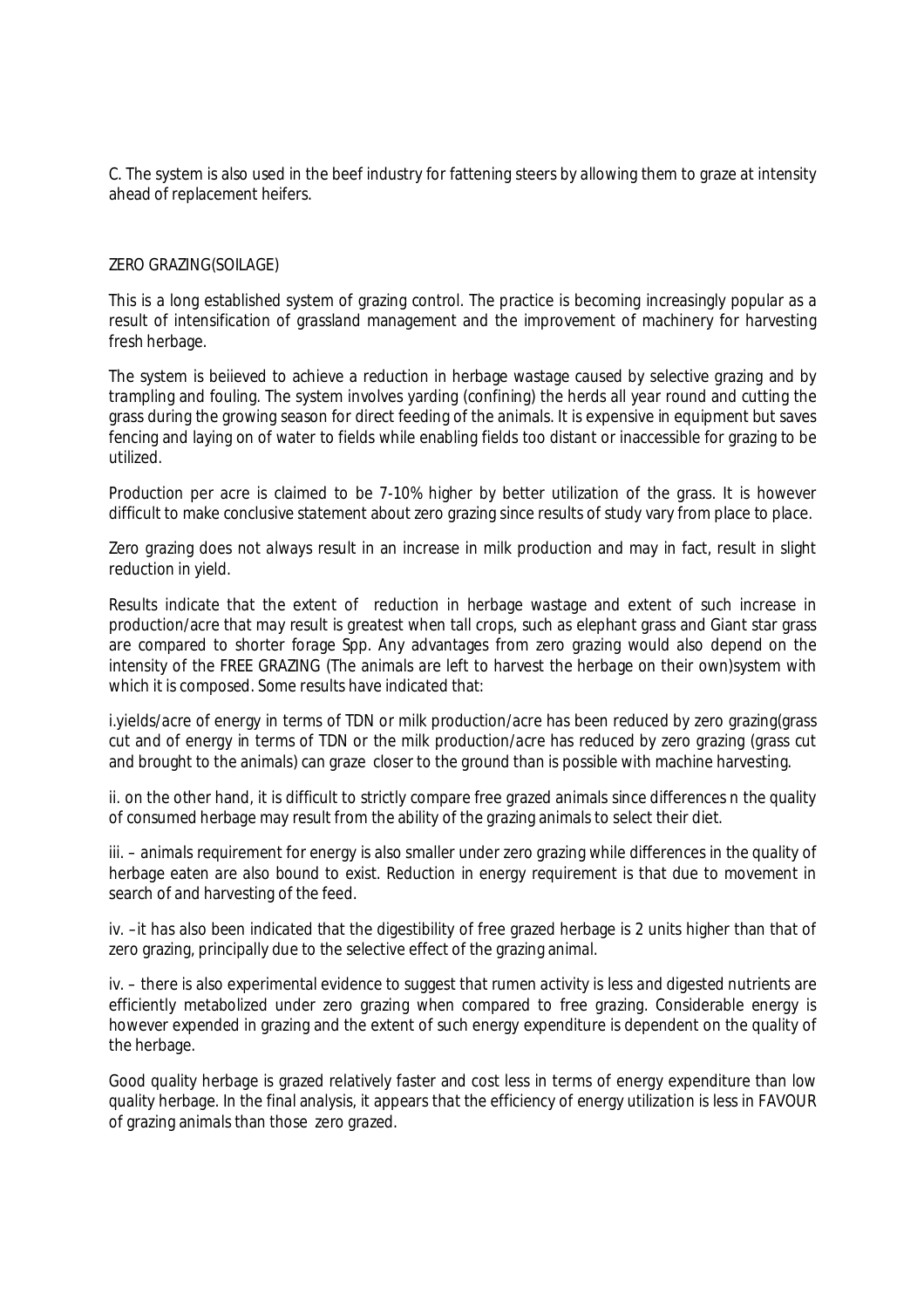#### USES OF ZERO GRAZING

- 1. It may be adopted if land is not abundant and stocking rate is higher (1/2 acre or less per cow)
- 2. To minimize wastage of herbage due to refusal of grass by cattle as a result of fouling with dung or urine
- 3. Where fencing or water supply is poor
- 4. Where most of the utilizable pasture is either inaccessible or too far from the dairy building and where expansion of adjacent pastyre is limited by available space
- 5. To effectively ration available grass to different groups of animals where there is shortage of grass
- 6. It may be used where environmental conditions are unsuitable for grazing at certain times of the year e.g. when the grass is wet or the soil is muddy so as to avoid increased incidence of foot rot

#### PROBLEM OF ZERO GRAZING

- (a) Efficient machine harvesting requires that grass be reasonably mature by which time a decrease would have occurred in the nutritive value of the grass. This thus, prevents the maximum utilization of pasture at optimum stage of growth and nutritive value
- (b) Lack of storage facilities or inability to keep harvest in pace with needs sometimes results in staleness. Piling up of harvested grass also results in heating and spoilage. It is therefore desirable but difficult to ensure that only daily requirement should be harvested and this should be fed in as many installments as possible to increase or maximize intake.

#### ADVANTAGES OF ZERO GRAZING

- (a) It offers control over quantity and quality of grass fed
- (b) More farm space can be utilized for feeding
- (c) Allowance can be made for the requirement of different classes of animals.
- (d) It reduces fencing and water piping requirement for paddock
- (e) It saves time and labour required to graze animal to and from pasture especially where farm is very large

#### DISADVANTAGES OF ZERO GRAZING

- (1) There is need for increased machinery and labour for harvesting the grass
- (2) No flexibility with respect to public holidays labour allocation
- (3) Increased labour is required to clear the yard and thus intensive handling of manure
- (4) Increased requirement for bedding materials since animals stay indoor all the time
- (5) Palatability of grass reduces rapidly after cutting and this may cause refusal and subsequent wastage

Zero grazing is becoming popular in Nigeria for the reasons that it serves:

- (a) A way out of the dangers of exposing imported cattle to solar radiation
- (b) A means of reducing the risk of diseases e.g. ticks, tsetsefly etc. There, however, had been some problems in its efficient utilization. These include -Lack of machinery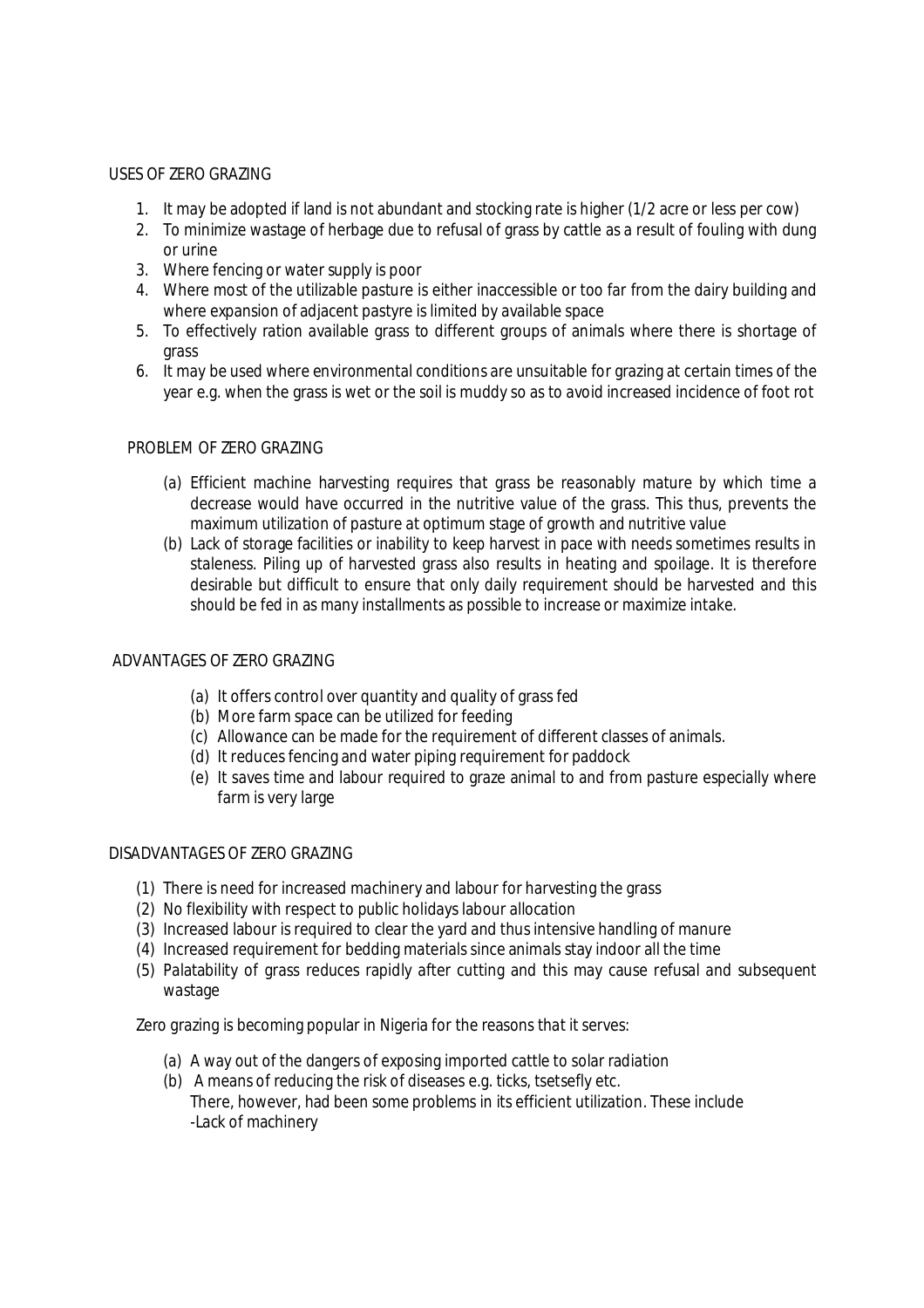-Human and administrative problem e.g. overtime, public holidays etc

It is desirable especially for the exotic breeds of cattle in the afternoons. The economic aspects of its adoption has not been given serious investigation but it may be costly to operate on small and private farms. Generally speaking, rotation, strip and zero grazing are more practical and profitable on rotation and supplemental pastures than on permanent pastures, more productive with high producing dairy cows and more beneficial where parasite infestations are heavy.

## **FACTORS AFFECTING BEEF QUALITY**

#### Management

Animals kept under an intensive management system perform better than those left to roam about in beef quality as the energy used in roaming about to feed is conserved in the intensive system.

#### Age

Physiological age of the animal has a large impact on the meat quality of cow. Meat from younger animals is more tender than the meat from older animals. Meat from immature animals holds water between the muscles hence beef obtained from a fully matured cattle is of higher quality compared to those slaughtered earlier than its maturity age. Bone and cartilage characteristics are used to determine the maturity of a carcass. Cartilage of young animal is much more than older animals which is converted to bone as the animal ages. The texture of meat from more mature cows is much coarser than the texture of meat from younger cows. However, aging causes darkening of meat due to increased level of myoglobin.

#### Slaughtering methods/techniques

The slaughtering method practiced in tropical countries causes an incomplete bleeding and makes the remaining blood to splash on the meat. When blood is found on the meat , this shows that the meat is not a quality one as meat is predisposed to microbial contamination. This method also affect hide and skin of the animal.

#### Finishing

This refers to the amount, character and distribution of external, internal and intramuscular fat. For example, small amount of fat beneath the skin during dry cooking prevents beef from drying out. Therefore, too much fat on a carcass decreases the retail cut yield

#### **Nutrition**

If cow are not fed with quality feed, this affect their beef quality. Feeds are converted into meat. The quality and quantity of feed affect beef quality. High variability in feed supplies affect the weight gain of grazing animals causing poor quality meat. Lack of improvements in crop yields and the competition between human and animals as well as brewing industries for the available grains makes nutritional requirement at reasonable cost more difficult to achieve since a viable livestock industry is interdependent on agricultural products.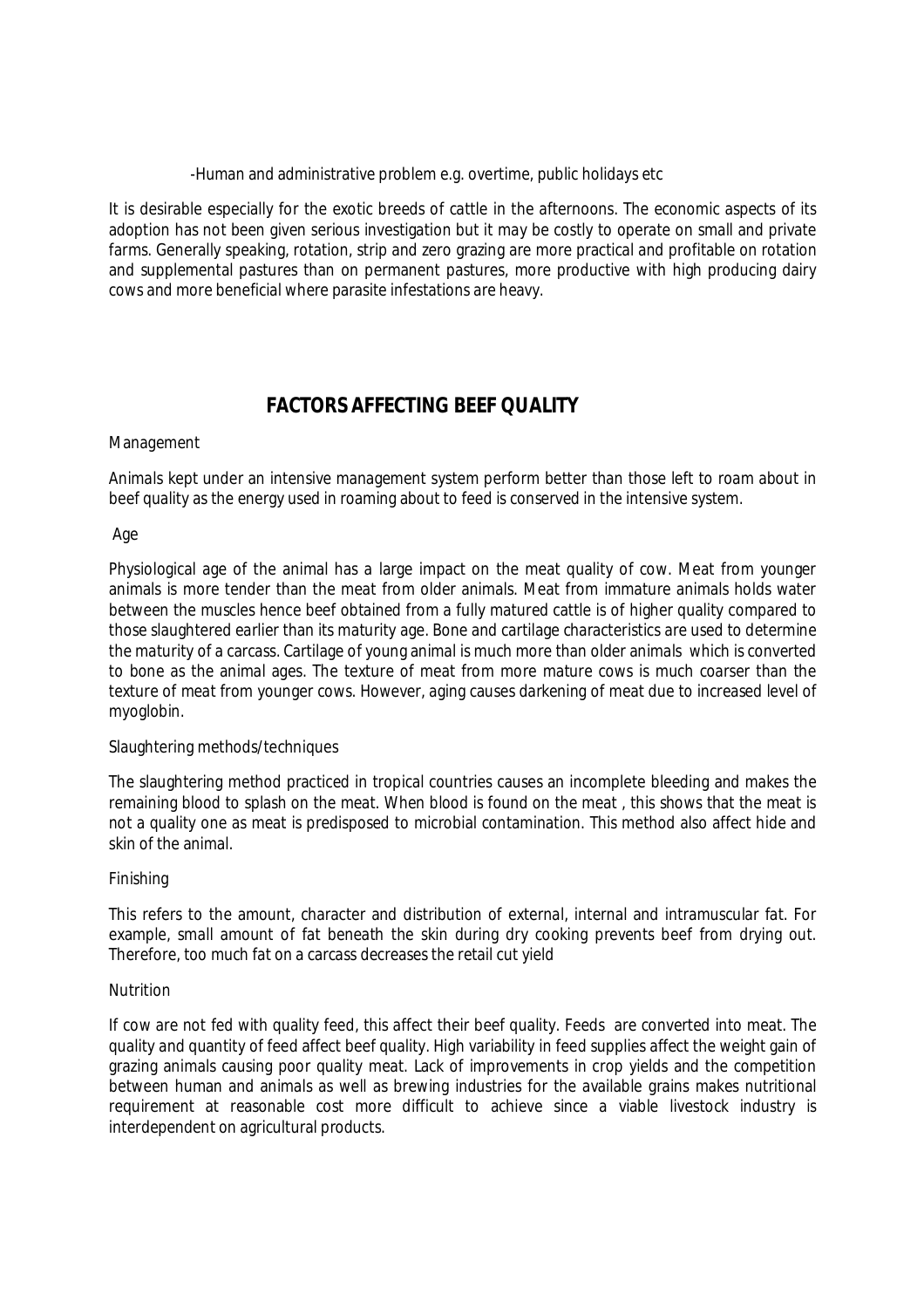#### Disease factor

The beef industry is faced with insidious economic diseases such as mastitis, trypanosomiasis causing anaemia, emanciation, intermittent fever and poor condition, streptothricosis, endo and ectoparasites and some reproductive diseases leading to breeding inefficiency and infertility. A light helminth infection deprives calves of their vigour while a heavy burden results in marked reduction of weight gain, decreased feed efficiency and consequently poor condition or even death

#### Marketing

The marketing system in this part of the world is no organized. There is no market information to show trend of supply, demand, current prices and even customers suggestion or complaints in beef bought. Nigerian consumers have not been known to request for a particular type of meat to change the given marketable products. There is also no standard for weighing or organized auction of live cattle or weighing of meat.

#### Firmness

This refers to firmness of the flank area or lean cut surface. Carcass with more fat is firmer than that of muscle. A small amount of fat is desirable for optimum meat quality. A small amount of fat beneath the skin during dry cooking prevents the meat from drying out. Although, firmness make no contribution to meat palatability. Firm retail cut are more attractive because they hold their shape better. Firmness is also an important quality in cuts which will undergo extensive processing.

#### Sex

Small differences in palatability have been observed between the sexes such that beef from bulls can be more variable and this is often associated with the higher variability in ultimate pH. Quality can also be due to heifers/cows having lower eating quality than bulls.

#### Transportation

It is during transit that most death and tissue bruising occurs, muscle tissue shrinkage also occurs which causes reduction of weight and this affects meat quality.

#### Heredity

Tenderness in beef may be up to 60% heritable. Livestock producer can make improvement to quality by careful selection of breed and strain.

#### COST OF BEEF PRODUCTION

Profits in the beef cattle industry are determined by the total production and the prevailing market prices as well as the cost of production. Even when prices are favourable and production is high, attempts must be mde of minimizing the cost factors or operational costs which are variable from place to place and also depend on managerial ability of the operator. Large amounts of capital are usually involved in the provision of land, buildings facilities, machinery and animals.

#### MARKETING AND CONSUMPTION OF BEEF

Even though the animal protein needs of the population could be supplied by poultry, swine, etc., almost half of Nigerian's meat supply is beef. Beef supply amounts to about 3.62kg /head/annum,